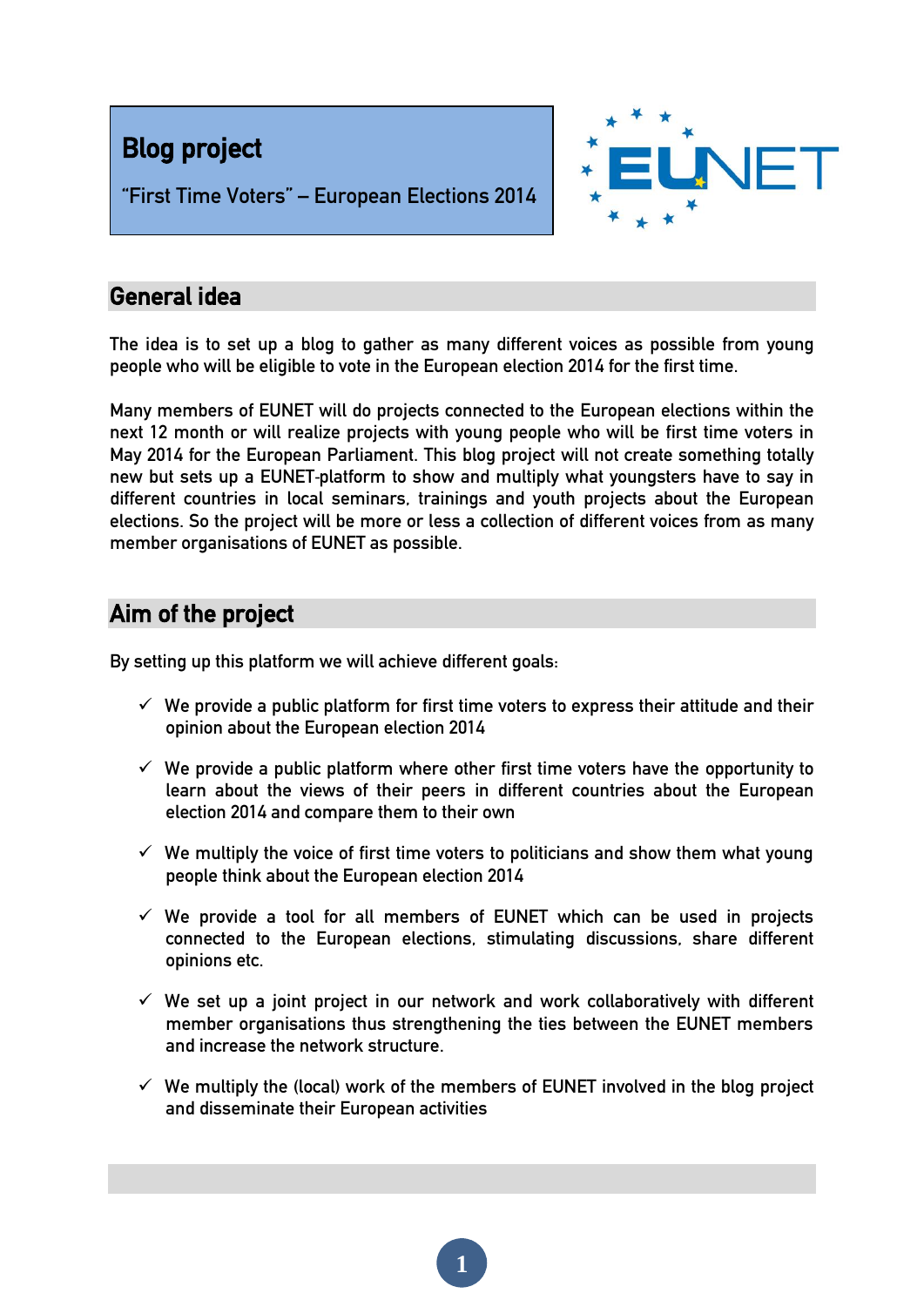# Practical implementation

The Europe House Marienberg is willing to be the lead partner of the project. In the first place we set up a blog and inform all EUNET members about this project. Every member organization is warmly welcome to participate.

Participation in the blog project can vary. Actually it depends on the projects of every specific member organisation. If a Europe House has only a project once in six month it is possible to take part in the blog project just every six month or even once at all. If a Europe House has more projects it can independently decide how often a contribution will take place.

#### What is a contribution?

As stated above we would like to collect in the first place as many different voices of first time voters from as many different countries as possible. So every EUNET member organisation who has contact to first time voters should ask them whether they want to participate by sharing their thoughts and opinion about the European election 2014.

Further down you'll find some questions which should be answered by the first time voters. And the youngsters should be willing to hand in a photo of themselves. The answers with the photo should be then send to:

Karsten Lucke - Europe House Marienberg –

E-mail: [lucke@europa-haus-marienberg.de](mailto:lucke@europa-haus-marienberg.de)

The photo and the thoughts and opinions of the handed in person will be implemented into the blog by the Europe House Marienberg.

Every time a member organisation encounters new first time voters they can start this process again and again. By doing this we will increase the amount of voices over the next twelve months until the election in May 2014.

#### Additional contribution

In addition to the photo and the opinion of first time voters the EUNET members could also forward the local seminar, training, project with title and date. This could be also implemented in the blog showing not only the first time voters but also the projects they have been engaged in. This again is a good way of multiplying the actions of EUNET members and their European educational work.

Depending on the blog we will use it might also be possible to hand in small videos instead of photos. Photos will have the priority but video might be a good enrichment. If the videos are implemented on Youtube / Vimeo they can be linked instead of uploaded directly to the blog.

It might also be interesting what methods were used in local projects about the European elections. The blog could also gather those information to share it with others.